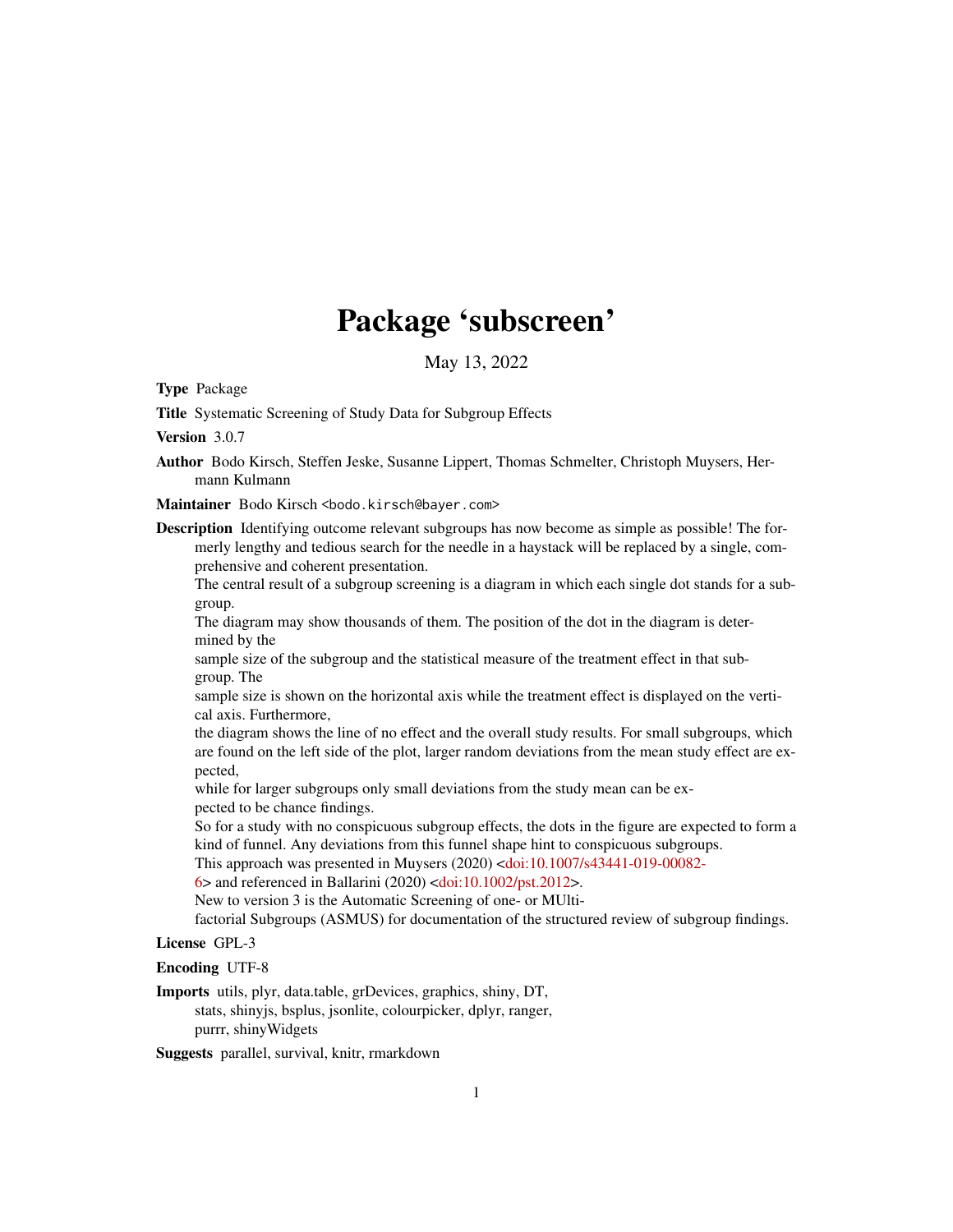<span id="page-1-0"></span>NeedsCompilation no RoxygenNote 7.1.2 VignetteBuilder knitr Repository CRAN Date/Publication 2022-05-12 22:00:03 UTC

### R topics documented:

subscreencalc *(i) Calculation of the results for the subgroups*

#### Description

This function systematically calculates the defined outcome for every combination of subgroups up to the given level (max\_comb), i.e. the number of maximum combinations of subgroup defining factors. If, e.g., in a study sex, age group  $(\leq=60, >60)$ , BMI group  $(\leq=25, >25)$  are of interest, subgroups of level 2 would be, e.g, male subjects with BMI>25 or young females, while subgroups of level 3 would be any combination of all three variables.

#### Usage

```
subscreencalc(
  data,
  eval_function,
  endpoints,
  \text{treat} = " \text{trtp}",subjectid = "subjid",
  factors = NULL,
  min\_comb = 1,
 max_{conb} = 3,
  nkernel = 1,
  par_functions = "",
  verbose = TRUE,
  factorial = FALSE,
  use_complement = FALSE
)
```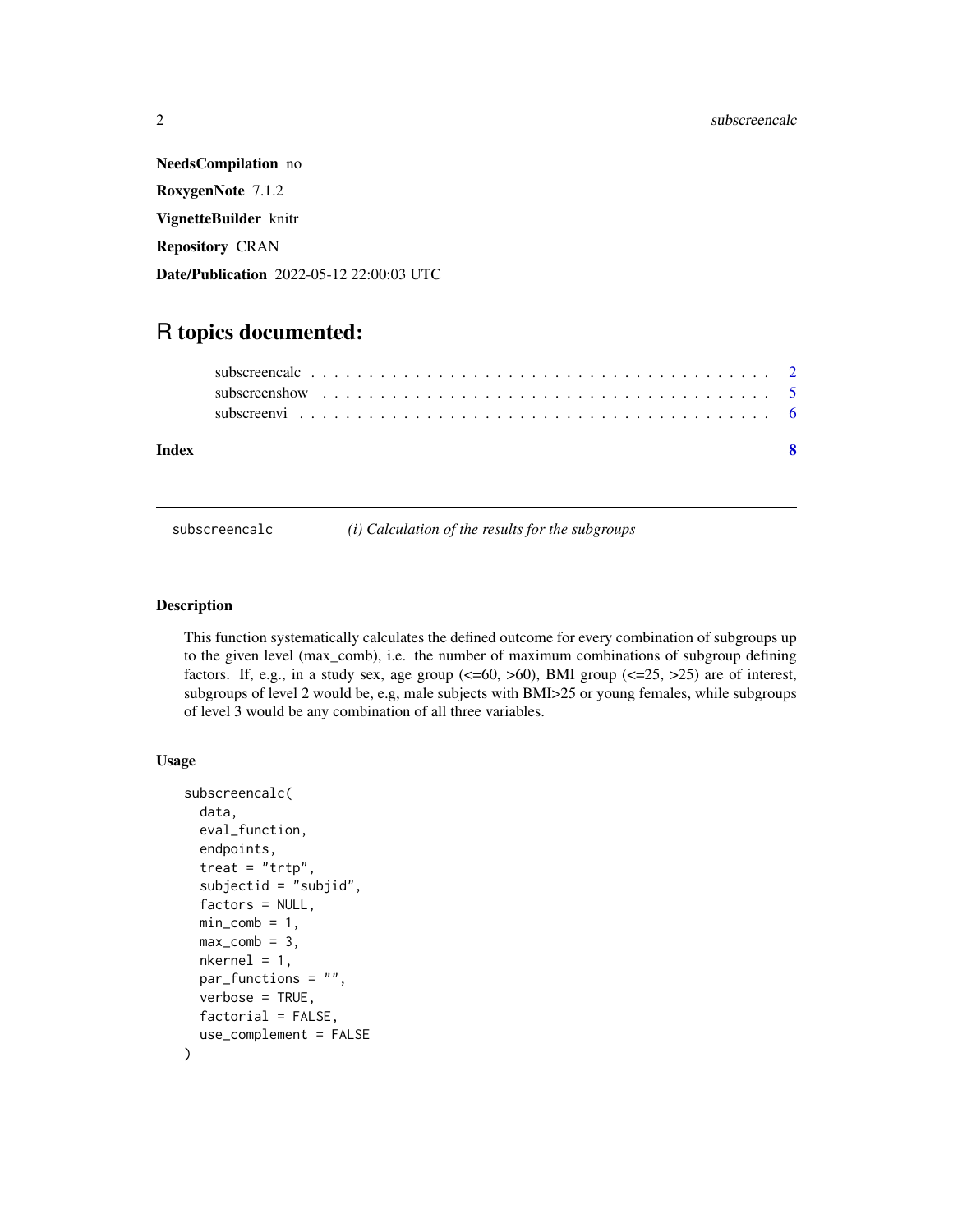#### subscreencalc 3

#### **Arguments**

| data          | dataframe with study data                                                                                                                                                                         |  |  |
|---------------|---------------------------------------------------------------------------------------------------------------------------------------------------------------------------------------------------|--|--|
| eval_function | name of the function for data analysis                                                                                                                                                            |  |  |
| endpoints     | vector containing the names of the endpoint variables in data                                                                                                                                     |  |  |
| treat         | name of variable in data that contains the treatment identifier, defaults to trtp                                                                                                                 |  |  |
| subjectid     | name of variable in data that contains the subject identifier, defaults to subjid                                                                                                                 |  |  |
| factors       | vector containg the names of variables that define the subgroups, defaults to<br>NULL. If set to NULL, all variables in data are used that are not included in<br>subjectid, treat, and endpoints |  |  |
| $min\_comb$   | minimum number of factor combination levels to define subgroups, defaults to<br>1                                                                                                                 |  |  |
| $max_{-}comb$ | maximum number of factor combination levels to define subgruops, defaults to<br>3                                                                                                                 |  |  |
| nkernel       | number of kernels for parallelization (defaults to 1)                                                                                                                                             |  |  |
| par_functions | vector of names of functions used in eval_function to be exported to cluster<br>(needed only if nkernel > 1)                                                                                      |  |  |
| verbose       | switch on/off output of computational information                                                                                                                                                 |  |  |
| factorial     | switch on/off calculation of factorial contexts                                                                                                                                                   |  |  |
|               | use_complement switch on/off calculation of complement subgroups                                                                                                                                  |  |  |

#### Details

The evaluation function (eval\_function) has to defined by the user. The result needs to be a vector of numerical values, e.g., outcome variable(s) and number of observations/subjects. The input of eval\_function is a data frame with the same structure as the input data frame (data) used in the subsreencalc call. See example below. Potential errors occurring due to small subgroups should be caught and handled within eval\_function. As the eval\_function will be called with every subgroup it may happen that there is only one observation or only one treatment arm or only observations with missing data going into the eval\_function. There should always be valid result vector be returned (NAs allowed) and no error causing program abort. For a better display the results may be cut-off to a reasonable range. For example: If my endpoint is a hazard ratio that is expected to be between 0.5 and 2 I would set all values smaller than 0.01 to 0.01 and values above 100 to 100.

#### Value

an object of type SubScreenResult of the form list(sge=H, max\_comb=max\_comb, min\_comb=min\_comb, subjectid=subjectid, endpoints=endpoints, treat=treat, factors=factors, results\_total=eval\_function(cbind(F,T)))

#### Examples

```
# get the pbc data from the survival package
require(survival)
data(pbc, package="survival")
# generate categorical versions of some of the baseline covariates
pbc$ageg[!is.na(pbc$age)] <-
```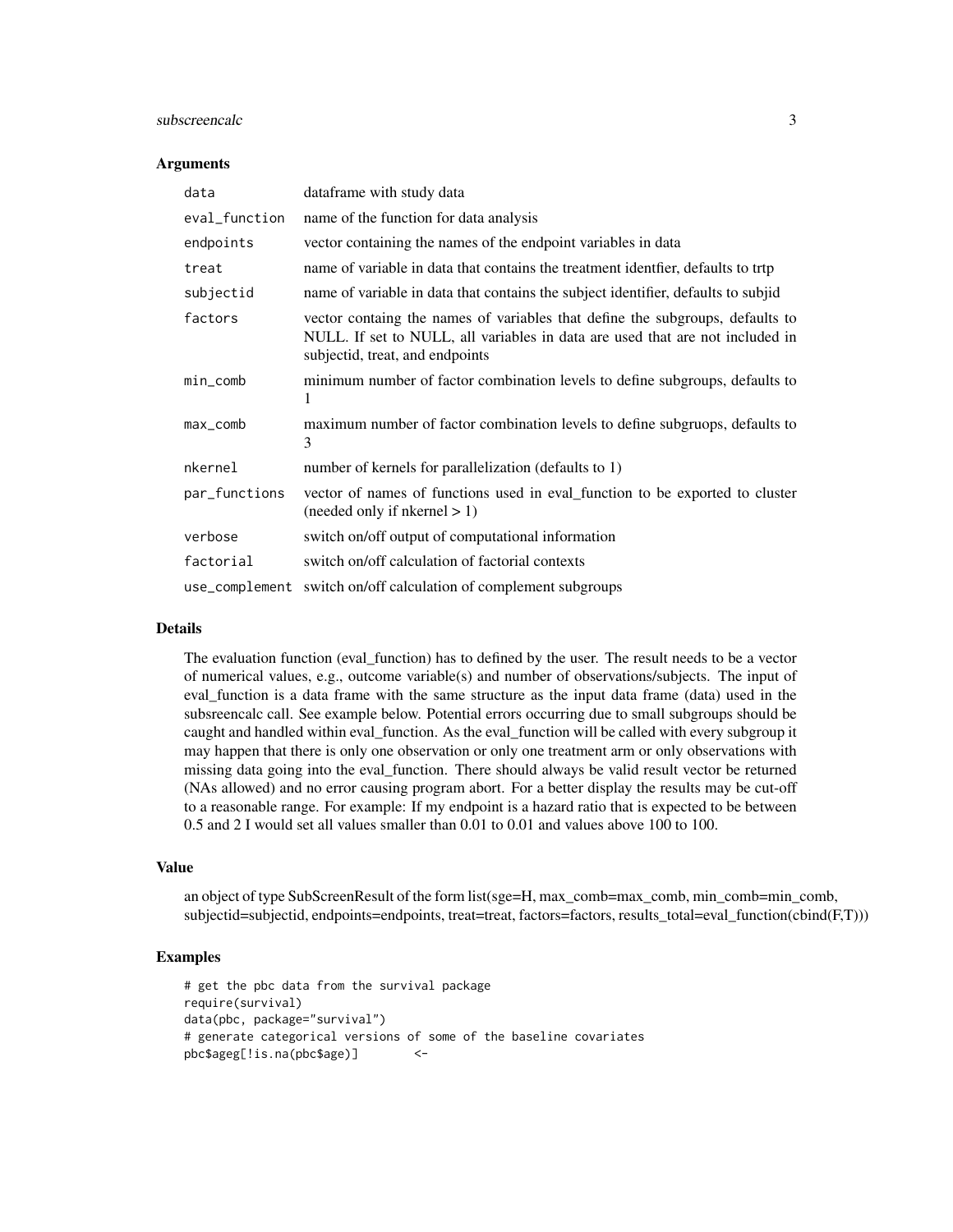```
ifelse(pbc$age[!is.na(pbc$age)] <= median(pbc$age, na.rm=TRUE), "Low", "High")
pbc$albuming[!is.na(pbc$albumin)]<-
 ifelse(pbc$albumin[!is.na(pbc$albumin)] <= median(pbc$albumin, na.rm=TRUE), "Low", "High")
pbc$phosg[!is.na(pbc$alk.phos)] <-
 ifelse(pbc$alk.phos[!is.na(pbc$alk.phos)]<= median(pbc$alk.phos,na.rm=TRUE), "Low", "High")
pbc$astg[!is.na(pbc$ast)] <-
  ifelse(pbc$ast[!is.na(pbc$ast)] <= median(pbc$ast, na.rm=TRUE), "Low", "High")
pbc$bilig[!is.na(pbc$bili)] <-
 ifelse(pbc$bili[!is.na(pbc$bili)] <= median(pbc$bili, na.rm=TRUE), "Low", "High")
pbc$cholg[!is.na(pbc$chol)] <-
 ifelse(pbc$chol[!is.na(pbc$chol)] <= median(pbc$chol, na.rm=TRUE), "Low", "High")
pbc$copperg[!is.na(pbc$copper)] <-
  ifelse(pbc$copper[!is.na(pbc$copper)] <= median(pbc$copper, na.rm=TRUE), "Low", "High")
pbc$ageg[is.na(pbc$age)] <- "No Data"
pbc$albuming[is.na(pbc$albumin)] <- "No Data"
pbc$phosg[is.na(pbc$alk.phos)] <- "No Data"
pbc$astg[is.na(pbc$ast)] <- "No Data"
pbc$bilig[is.na(pbc$bili)] <- "No Data"
pbc$cholg[is.na(pbc$chol)] <- "No Data"
pbc$copperg[is.na(pbc$copper)] <- "No Data"
#eliminate treatment NAs
pbcdat <- pbc[!is.na(pbc$trt), ]
# PFS and OS endpoints
set.seed(2006)
pbcdat$'event.pfs' <- sample(c(0,1),dim(pbcdat)[1],replace=TRUE)
pbcdat$'timepfs' <- sample(1:5000,dim(pbcdat)[1],replace=TRUE)
pbcdat$'event.os' <- pbcdat$event
pbcdat$'timeos' <- pbcdat$time
#variable importance for OS for the created categorical variables
#(higher is more important, also works for numeric variables)
varnames <- c('ageg', 'sex', 'bilig', 'cholg', 'astg', 'albuming', 'phosg')
# define function the eval_function()
# Attention: The eval_function ALWAYS needs to return a dataframe with one row.
# Include exception handling, like if(N1>0 && N2>0) hr <- exp(coxph(...) )
# to avoid program abort due to errors
hazardratio \leq function(D) {
HRpfs <- tryCatch(exp(coxph(Surv(D$timepfs, D$event.pfs) ~ D$trt )$coefficients[[1]]),
 warning=function(w) {NA})
HRpfs <- 1/HRpfs
HR.pfs <- round(HRpfs, 2)
HR.pfs[HR.pfs > 10] <- 10
HR.pfs[HR.pfs < 0.00001] <- 0.00001
HRos <- tryCatch(exp(coxph(Surv(D$timeos, D$event.os) ~ D$trt )$coefficients[[1]]),
 warning=function(w) {NA})
HRos <- 1/HRos
HR.os <- round(HRos, 2)
HR.os[HR.os > 10] <- 10
HR.os[HR.os < 0.00001] <- 0.00001
data.frame( HR.pfs, HR.os#, N.of.subjects,N1 ,N2
)
}
```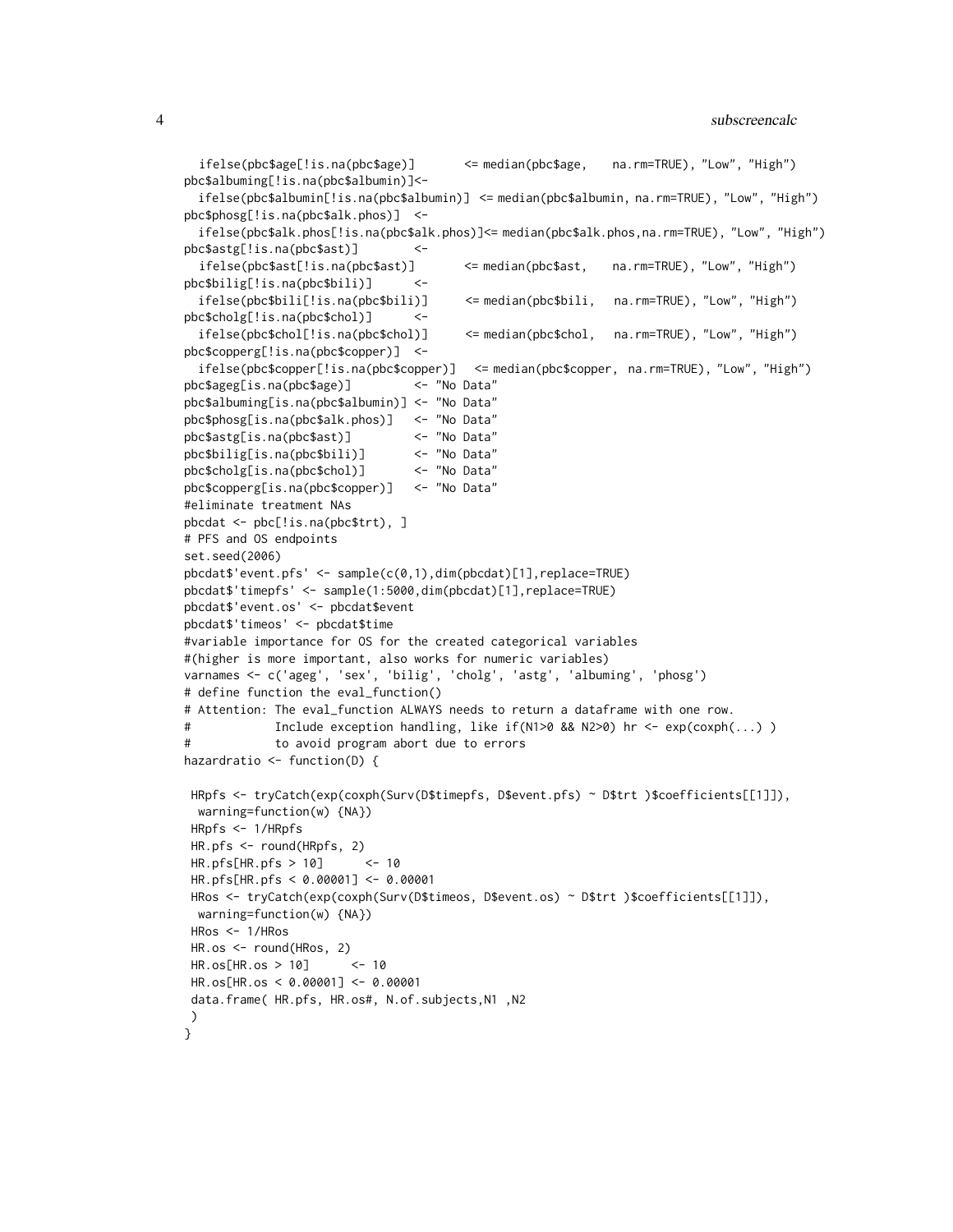#### <span id="page-4-0"></span>subscreenshow 5

```
# run subscreen
## Not run:
results <- subscreencalc(data=pbcdat,
                     eval_function=hazardratio,
                     endpoints = c("timepfs" , "event.pfs", "timeos", "event.os"),
                     treat="trt",
                     subjectid = "id",
                     factors=c("ageg", "sex", "bilig", "cholg", "copperg"),
                     use_complement = FALSE,
                     factorial = FALSE)
# visualize the results of the subgroup screening with a Shiny app
subscreenshow(results)
## End(Not run)
```
subscreenshow *(ii) Visualization*

#### Description

Start the Shiny based interactive visualization tool to show the subgroup results generated by subscreencalc. See and explore all subgroup results at one glance. Pick and chose a specific subgroup, the level of combinations or a certain factor with its combinations. Switch easily between different endpoint/target variables.

#### Usage

```
subscreenshow(
  scresults,
  variable_importance = NULL,
  host = NULL,port = NULL,
 NiceNumbers = c(1, 1.5, 2, 4, 5, 6, 8, 10)
)
```
#### Arguments

| scresults           | SubScreenResult object with results from a subscreencalc call |  |
|---------------------|---------------------------------------------------------------|--|
| variable_importance |                                                               |  |
|                     | add description                                               |  |
| host                | host name or IP address for Shiny display                     |  |
| port                | port number for Shiny display                                 |  |
| NiceNumbers         | list of numbers used for a 'nice' scale                       |  |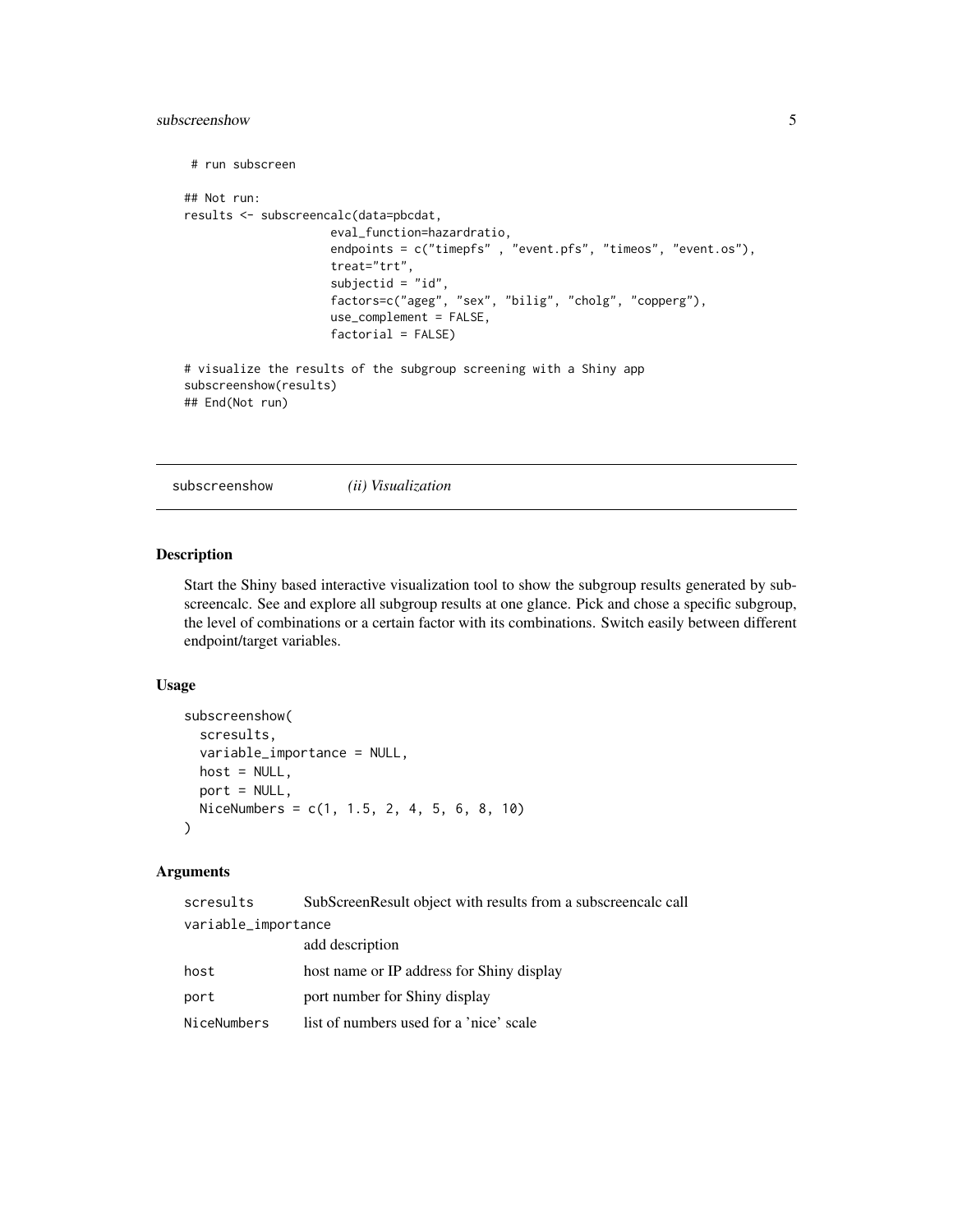#### Description

Determine variable importance for continuous, categorical or right-censored survival endpoints (overall and per treatment group) using random forests

#### Usage

subscreenvi(data, y, cens = NULL,  $x = NULL$ ,  $trt = NULL$ , ...)

#### Arguments

| data         | The data frame containing the dependent and independent variables.                                                                   |
|--------------|--------------------------------------------------------------------------------------------------------------------------------------|
| y            | The name of the column in data that contains the dependent variable.                                                                 |
| cens         | The name of the column in data that contains the censoring variable, if y is an<br>event time (default=NULL).                        |
| $\mathsf{x}$ | Vector that contains the names of the columns in data with the independent<br>variables (default=NULL, i.e. all remaining variables) |
| trt          | The name of the column in data that contains the treatment variable (default=NULL).                                                  |
| $\cdot$      | additional arguments to be passed to function rfsrc                                                                                  |
|              |                                                                                                                                      |

#### Value

A list containing ordered data frames with the variable importances (one for each treatment level, one with the ranking variability between the treatment levels and one with the total results)

#### Examples

| $\#$ # Not run:                                                                                |                          |                             |
|------------------------------------------------------------------------------------------------|--------------------------|-----------------------------|
| require(survival)                                                                              |                          |                             |
| $data(pbc, package="survival")$                                                                |                          |                             |
| # generate categorical versions of some of the baseline covariates                             |                          |                             |
| $pbc\$ ggeg[!is.na( $pbc\$ gge)]<br>— <–                                                       |                          |                             |
| ifelse(pbc\$age[:is,na(pbc\$age)]                                                              | <= median(pbc\$age,      | na.rm=TRUE), "Low", "High") |
| $pbc$albuming[:is, na(pbc$albumin)]$ <-                                                        |                          |                             |
| $ifelse(pbc$albumin[:is.na(pbc$albumin)] < = median(pbc$albumin, na.rm=True), "Low", "High")$  |                          |                             |
| $pbc$phosg[:is.na(pbc$alk.phos)] < -$                                                          |                          |                             |
| ifelse(pbc\$alk.phos[!is.na(pbc\$alk.phos)]<= median(pbc\$alk.phos,na.rm=TRUE), "Low", "High") |                          |                             |
| pbc\$astg[!is.na(pbc\$ast)]<br><-                                                              |                          |                             |
| ifelse(pbc\$ast[]!is.na(pbc\$ast)]                                                             | <= median(pbc\$ast,      | na.rm=TRUE), "Low", "High") |
| $pbc$$ bilig[!is.na( $pbc$$ bili)]<br>$\leftarrow$                                             |                          |                             |
| $ifelse( pbc $bill$ i $[]$ : $a ( pbc $ bill$                                                  | $\leq$ median(pbc\$bili, | na.rm=TRUE), "Low", "High") |
| pbc\$cholg[:is,na(pbc\$chol)]<br>$\prec$ -                                                     |                          |                             |
| ifelse(pbc\$chol[]!is.na(pbc\$chol)]                                                           | $\leq$ median(pbc\$chol, | na.rm=TRUE), "Low", "High") |
| $pbc$copperg[!is,na(pbc$copper)] < -$                                                          |                          |                             |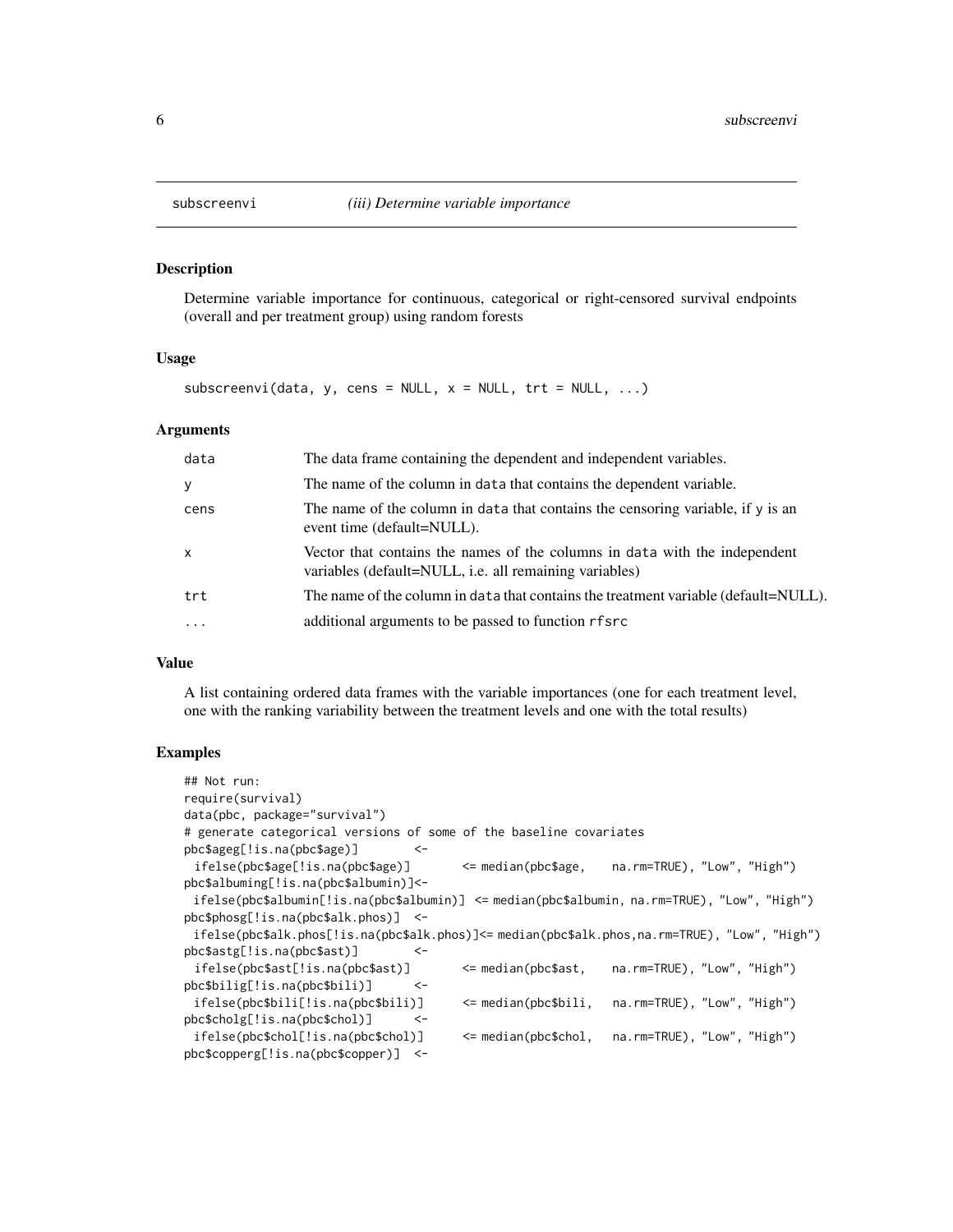```
ifelse(pbc$copper[!is.na(pbc$copper)] <= median(pbc$copper, na.rm=TRUE), "Low", "High")
pbc$ageg[is.na(pbc$age)] <- "No Data"
pbc$albuming[is.na(pbc$albumin)] <- "No Data"
pbc$phosg[is.na(pbc$alk.phos)] <- "No Data"
pbc$astg[is.na(pbc$ast)] <- "No Data"<br>pbc$bilig[is.na(pbc$bili)] <- "No Data"
pbc$bilig[is.na(pbc$bili)]
pbc$cholg[is.na(pbc$chol)] <- "No Data"
pbc$copperg[is.na(pbc$copper)] <- "No Data"
#eliminate treatment NAs
pbcdat <- pbc[!is.na(pbc$trt), ]
pbcdat$status <- ifelse(pbcdat$status==0,0,1)
importance <- subscreenvi(data=pbcdat, y='time', cens='status',
trt='trt', x=c("ageg", "sex", "bilig", "cholg", "copperg"))
```
## End(Not run)